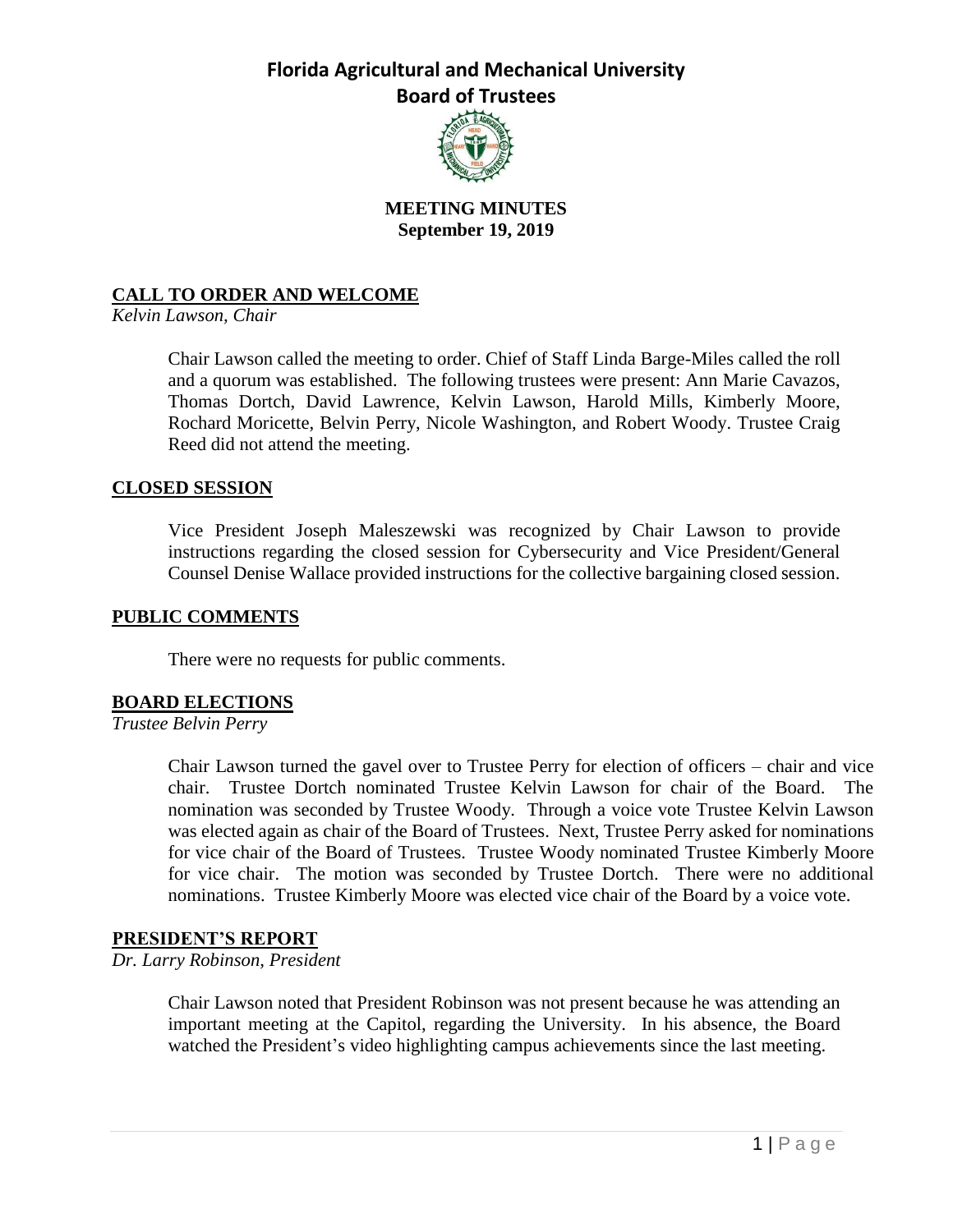

## **ANNUAL EQUITY REPORT**

*Mrs. Carrie Gavin, Director of Equal Opportunity Programs*

Chair Lawson recognized Mrs. Carrie Gavin to present highlights from the University's Equity Report for 2017-2018. She highlighted increases in the graduation rate of full-time FTIC students, master's degrees awarded, and doctoral degrees awarded. Mrs. Gavin also noted that there were increases in the number of degrees awarded to diverse populations. Trustee Moore moved approval of the report. The motion was seconded by Trustee Perry and the motion carried.

## **STUDENT GOVERNMENT ASSOCIATION REPORT**

*Trustee Rochard Moricette*

Trustee Rochard Moricette was recognized to provide an update on activities with the Student Government Association. Trustee Moricette informed the Board that he is very involved with the Florida Student Association (FSA). The FSA's legislative priorities are mental health, textbook affordability, sexual assault initiatives and food and housing insecurity. Major projects for the FAMU Student Government Association include the following:

- Campus Safe Team
- Rattler Corp Program, which will launch in October
- Student Voice the appointment of over 50 students on the University's standing committees and councils

Finally, Trustee Moricette shared that he and his leadership team held their inauguration and their guests included the SGA presidents from Ft. Valley State University and Florida State University.

## **STANDING COMMITTEE REPORTS**

Chair Lawson recognized the committee chairs to present their respective reports.

## **Academic and Student Affairs**

*Trustee Nicole Washington, Chair*

Trustee Washington shared that Vice President William Hudson, Jr. provided an update on the 2+2 program and the financial aid debt reduction plan. Mr. Bryan Smith highlighted the University's hazing prevention initiatives. The deans from Allied Health Sciences Nursing, Pharmacy and Pharmaceutical Sciences and Law updated the Board on the licensure passage rate initiative for physical therapy, nursing, pharmacy and law.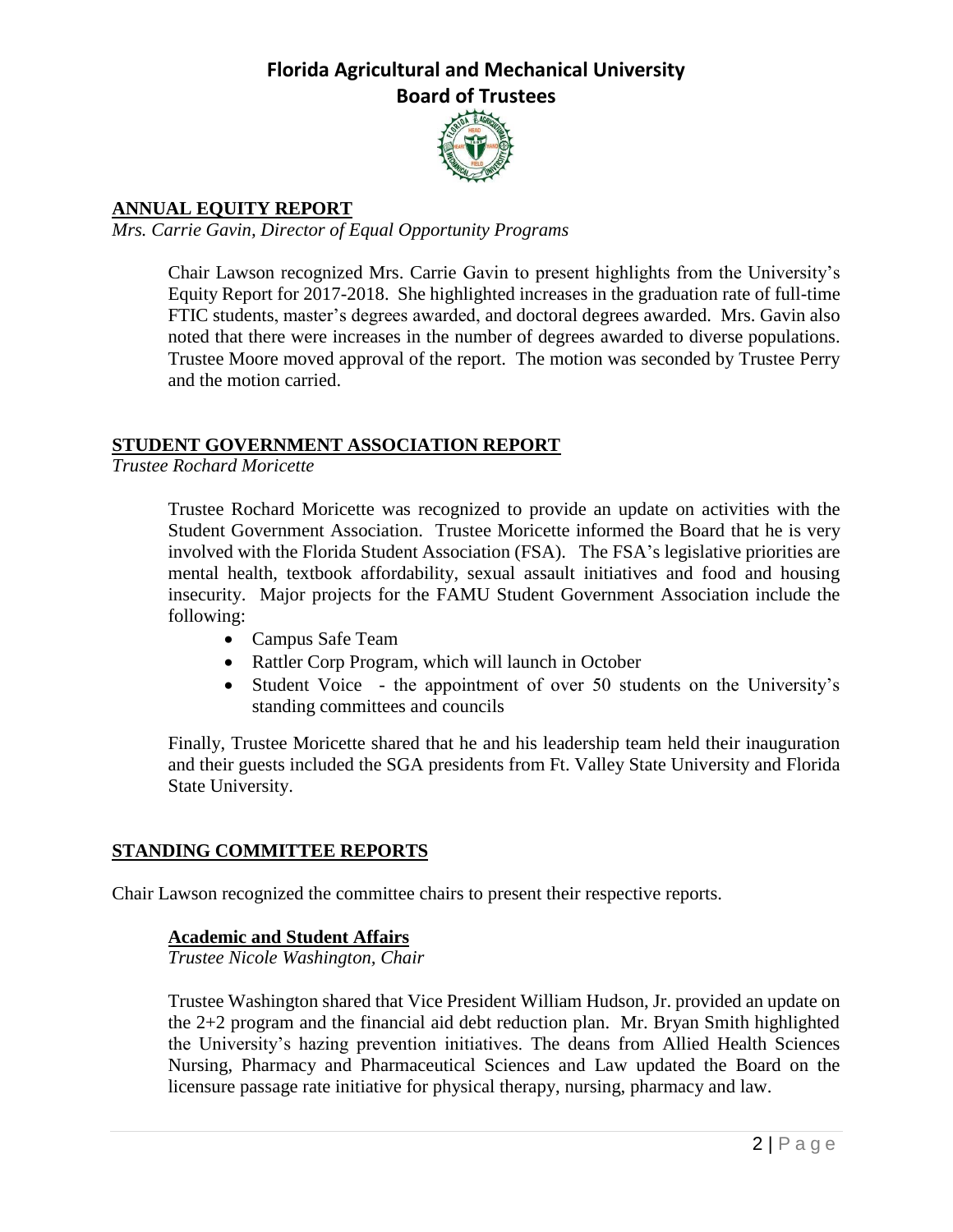

## **Special Committee on Athletics**

*Kelvin Lawson, Chair*

Chair Lawson indicated that the Special Committee on Athletics looked at the athletics budget again, as well as the revenue stream. The Committee also discussed some hard decisions that need to made, including personnel actions, additional ways of raising revenue, and working to rely less on the FAMU Foundation. He said that the goal is to close the gap and make the program selfsufficient.

## **Audit and Compliance**

*Trustee Belvin Perry, Vice Chair*

Trustee Perry reported that the Audit and Compliance Committee recommended approval of the Division of Audit Charter, the Office of Compliance and Ethics Charter and the Audit and Compliance Committee Charter. These changes bring the charters up-to-date with the current organizational structure.

Chief Compliance Officer Rica Calhoun presented the Compliance and Ethics Annual Report and Program Plan and an update regarding the University's Code of Conduct.

VP Maleszewski updated the Board on the FY 2019-2020 Audit Work plan; the Division of Audit Annual Report for FY 2018-2019; audit follow-up status; external audits status; enterprise risk management; and internal controls framework status.

## **Budget, Finance and Facilities**

*Trustee Kimberly Moore, Chair*

Trustee Moore was recognized for her report. She shared that the committee recommended approval of the University's carry-forward spending plan for 2019- 2020; the Honeywell performance contract and additional budget authority and authorization of additional services regarding the HUB dining facility.

There were three follow-up items:

- Revision of the financial aid figure tied to the carry-forward spending plan.
- Validation of the University's overall debt capacity and debt service.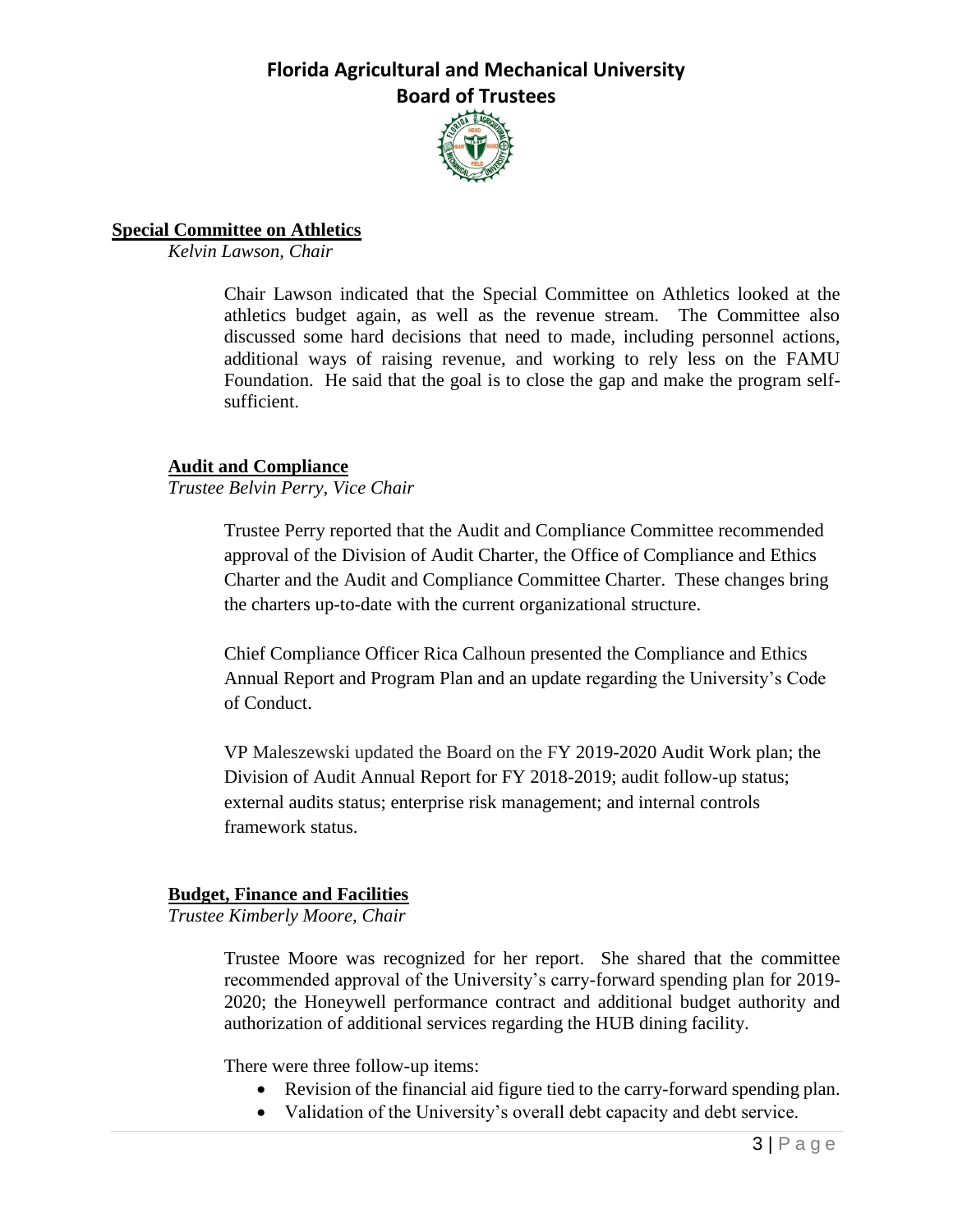

 Board budget workshop in December. Information will be provide on the usage of carry-forward funds for the College of Law student scholarships, Senate Bill 190, and a tour of student housing.

### **Direct Support Organizations**

*Trustee Thomas Dortch, Chair*

Trustee Dortch provided an update on the DSO Committee. He indicated that the Committee heard a presentation renaming the University Naming Opportunities policy. VP Friday-Stroud shared that at the end of the year fundraising for 2018/2019 was \$11.6M and as of September 17, 2019 the University had raised \$1.3 million.

Next, Trustee Dortch provided an update regarding the DSO's:

- The Foundation will host its retreat and meeting in Orlando, November 20-23, 2019. The investment portfolio balance as of July 31, 2019 is \$124.67M.
- The National Alumni Association hosted "Willienium Tours" featuring FAMU Football Coach Willie Simmons. The tour was launched in June in Washington, D.C., followed by stops in Chicago, Houston and Dallas. That activity raised more than \$63,000.
- The FAMU Rattler Boosters, Inc. sponsored the FAMU Kickoff luncheon for Athletics in August, with over 800 attendees. The Boosters donated \$30,000 to the Athletics Department.

## **Strategic Planning and Performance Measures**

*Trustee Kimberly Moore, Committee Member*

Trustee Moore stated that the Committee received an update on the BOG annual accountability Plan. VP Barrington also gave a demonstration on the dashboards and scorecards on the University's website.

### **CONSENT AGENDA**

Chair Lawson asked if there were any additions to the consent agenda or if anything needed to be removed from the agenda. Trustee Lawson noted the removal of BFF2 – the Honeywell Performance Contract, from the consent agenda. Chair Lawson then review the items that were on the Consent Agenda. Trustee Moore moved approval of the consent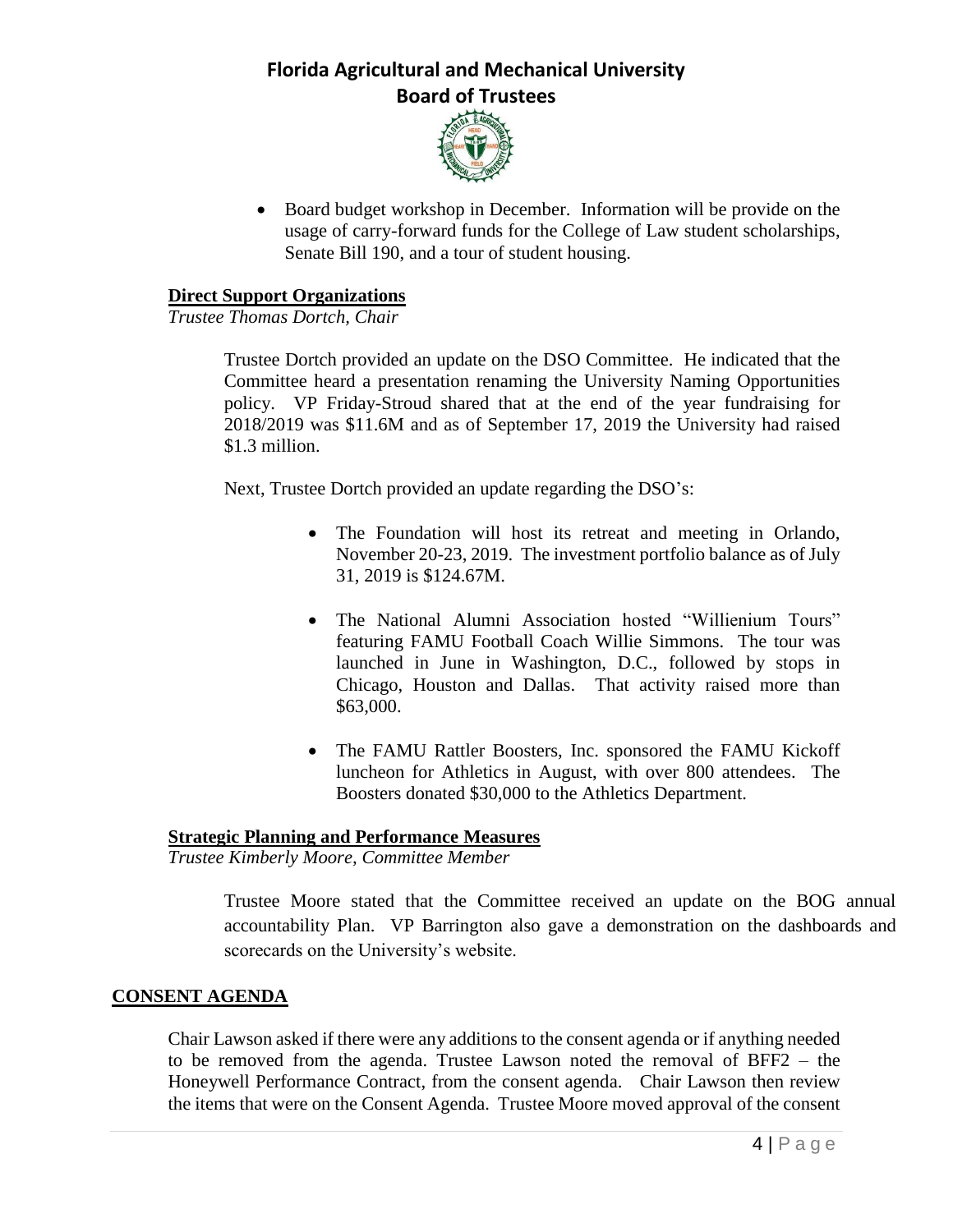

agenda. It was seconded by Trustee Perry and the motion carried. The consent agenda included the following items:

## **Board of Trustees (BT)**

BT1 June 6, 2019 and August 16, 2019 Minutes

## **Audit and Compliance Committee (AC)**

- AC1 Audit Charter
- AC2 Audit and Compliance Committee Charter
- AC3 Office of Compliance and Ethics Charter
- AC4 Compliance and Ethics Annual Report and Program Plan

## **Budget, Finance and Facilities Committee (BFF)**

- BFF1 University's Carryforward Spending Plan (FY 2019/2020)
- BFF3 Additional Budget Authority and Authorization of Additional Services– HUB Dining Facility

## **ACTIONS FROM CLOSED SESSION:**

Chair Lawson stated that there were three items that needed to be addressed that were not on the consent agenda, relating to union salary negotiations.

Chair Lawson shared the language of the tentative agreement, which provides for a onetime non-recurring increase of \$425 to graduate assistants employed on the date of ratification, authorizing the President to sign the agreement on behalf of the Board, as the public employer. Trustee Perry made the motion for approval. The motion was seconded by Trustee Cavazos and the motion carried.

The next item for consideration was the United Faculty of Florida (UFF) motion. Chair Lawson moved that the Board ratify the tentative agreement, which provides for a onetime non-recurring bonus of \$2431 for employees, contingent upon receipt of at least a satisfactory review on their most recent performance review, with pay status as of May 1, 2019 and the amendments to Articles 1, 3, 5, 6, 7, 14, 20, 21, 22, 26, 29, and 31, authorizing the President to sign the agreement on behalf of the Board, as the public employer. Trustee Moore made the motion. It was seconded by Trustee Perry and the motion carried.

The third item for consideration was the American Federation of State, County, and Municipal Employees (AFSCME) motion. Chair Lawson moved that the Board ratify the AFSCME tentative agreement, which provides for a one-time non-recurring bonus of \$2431 for employees contingent upon receipt of a satisfactory performance evaluation and employment at the time of ratification and the amendments to Articles 5, 6, 10, 13,